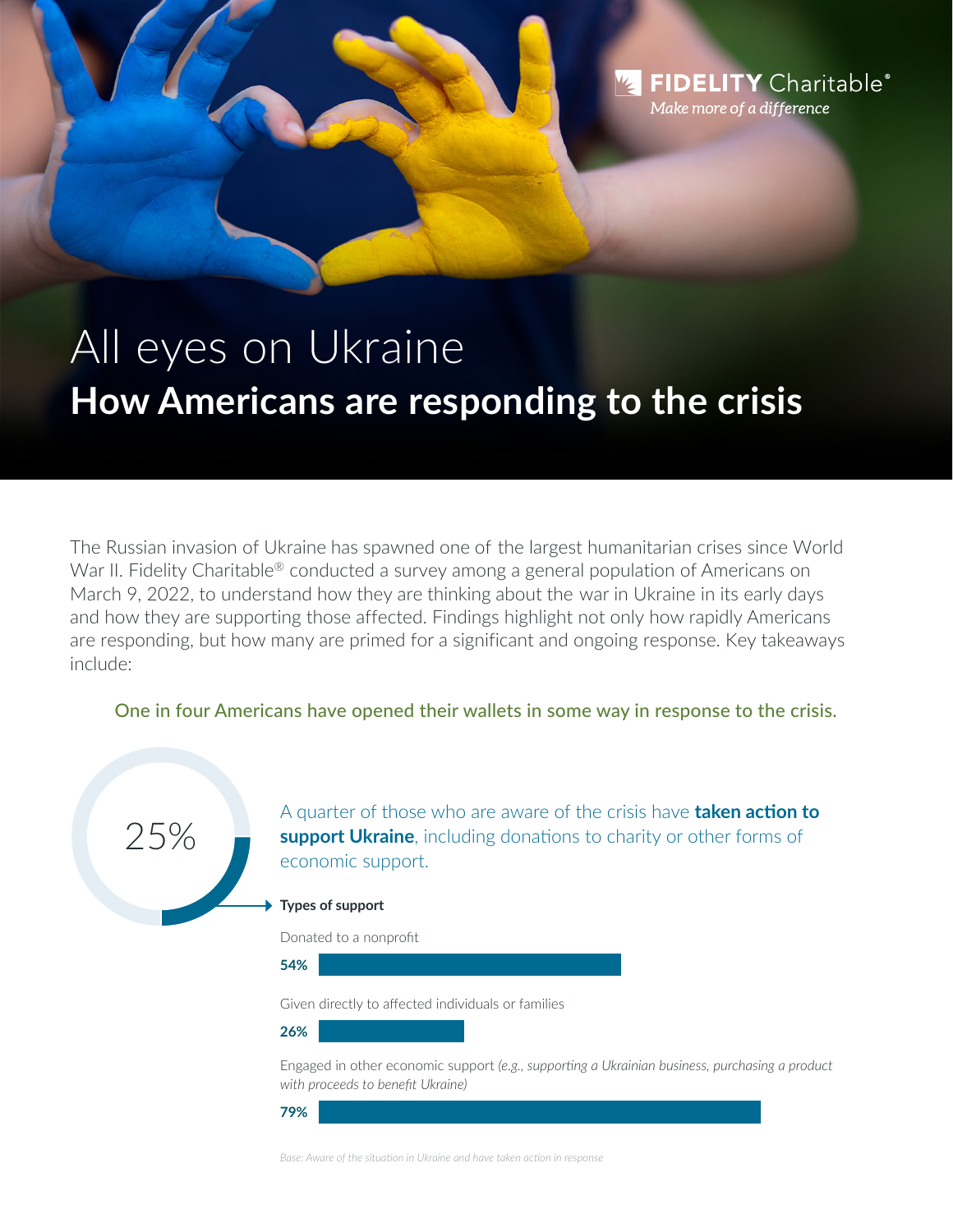Donors are primarily concerned for immediate humanitarian needs related to the crisis. Long-term needs are currently a secondary concern.

## **What areas do you most want to support with your donations?**

| Medical support                                                                    | 60% |
|------------------------------------------------------------------------------------|-----|
| Children's issues                                                                  | 58% |
| Short-term humanitarian aid<br>(e.g., temporary housing, meals, personal supplies) | 52% |
| Rebuilding Ukraine                                                                 | 33% |
| Economic opportunity for refugees                                                  | 30% |
| Mental health                                                                      | 28% |
| Strengthening democracy                                                            | 19% |

*Base: Have already made a monetary donation or may donate in the next few weeks*

# There is no single dominant source of information for donors to learn where or how to give.

## **How did you learn about where to make your donation?**

| Friends or family                                                         | 34% |
|---------------------------------------------------------------------------|-----|
| A news report                                                             | 33% |
| Church or community group                                                 | 33% |
| A list published by a third party<br>(e.g., news outlet, web publication) | 30% |
| Someone Ldon't know on social media                                       | 29% |
| A nonprofit I've already given to                                         | 22% |
|                                                                           |     |

*Base: Have already made a monetary donation*

## Donors cite both feelings of action and feelings of helplessness as their motivation to give.



**When you think about your donation to the crisis in Ukraine, which of the following was more motivating to you?**

**2**